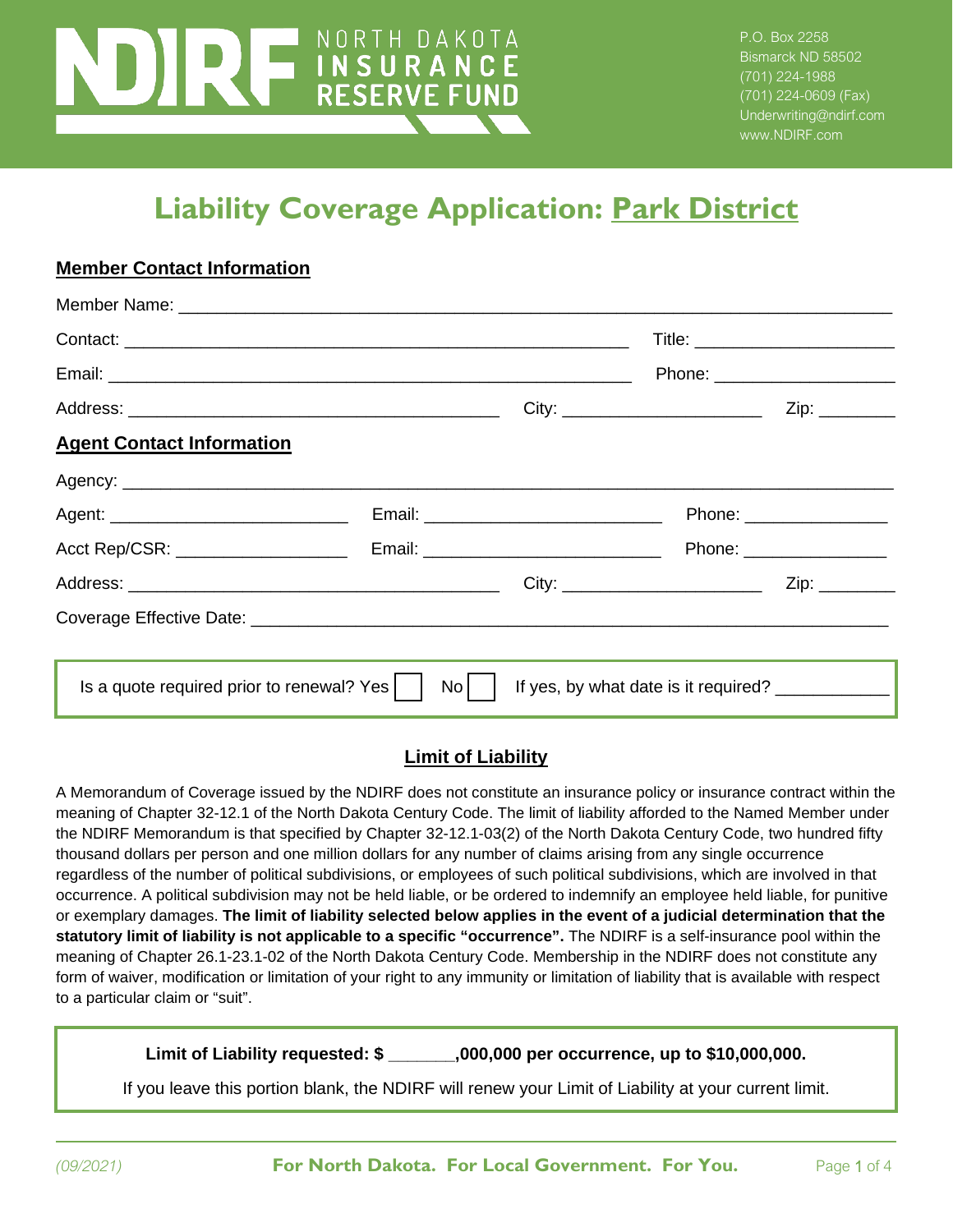## **Premises and Operations**

 $\overline{a}$ 

|  |  |  | <b>Instructions:</b> Complete only those items that apply to your entity or Additional Covered Parties. |
|--|--|--|---------------------------------------------------------------------------------------------------------|
|--|--|--|---------------------------------------------------------------------------------------------------------|

|                                                                                                   | City population: ___________                                                                                  |  |  |  |  |
|---------------------------------------------------------------------------------------------------|---------------------------------------------------------------------------------------------------------------|--|--|--|--|
| 2.                                                                                                | Do you have equipment rental operations? Yes  <br>No.                                                         |  |  |  |  |
| 3.                                                                                                | Do you own or operate parks and playgrounds? Yes<br>No                                                        |  |  |  |  |
|                                                                                                   | 4. Number of camping spots: ___________                                                                       |  |  |  |  |
|                                                                                                   | Do they have water, sewer, or electric hookups? Yes<br>No                                                     |  |  |  |  |
| 5.                                                                                                | Swimming pools – Number of outdoor: _____________ Number of indoor: ____________ Waterslide: _______          |  |  |  |  |
|                                                                                                   | What is the height of the waterslide? _____________ Attach photo of waterslide.                               |  |  |  |  |
|                                                                                                   |                                                                                                               |  |  |  |  |
|                                                                                                   | If no lifeguards, is beach posted, "Swim at your own risk?" Yes  <br>No <sub>1</sub>                          |  |  |  |  |
|                                                                                                   | 7. Golf course – Gross receipts: \$ _______ Number of golf carts for rent: ____ Attach financial statement.   |  |  |  |  |
|                                                                                                   | 8. Ski facility – Gross receipts: \$                                                                          |  |  |  |  |
|                                                                                                   | 9. Does the park district own or operate a zoo? Yes  <br>No                                                   |  |  |  |  |
|                                                                                                   | 10. Does the park district own or operate any skate parks, motocross tracks, or other similar racetracks? Yes |  |  |  |  |
|                                                                                                   | No                                                                                                            |  |  |  |  |
| 11. Provide square footage and total gross receipts of:                                           |                                                                                                               |  |  |  |  |
|                                                                                                   |                                                                                                               |  |  |  |  |
|                                                                                                   |                                                                                                               |  |  |  |  |
|                                                                                                   | 12. Exercise/fitness/health center – Square footage: ____________________________                             |  |  |  |  |
|                                                                                                   | Is public use allowed? Yes     No                                                                             |  |  |  |  |
|                                                                                                   | 13. Museum - Square footage: ________________________Gross receipts: \$ __________                            |  |  |  |  |
|                                                                                                   | If the park district has a Historical Society, attach financial statements.                                   |  |  |  |  |
|                                                                                                   | 14. Offices - Square footage: ___________                                                                     |  |  |  |  |
| 15. Does the park district own or operate a daycare? Yes<br>Maximum number allowed: _______<br>No |                                                                                                               |  |  |  |  |
|                                                                                                   |                                                                                                               |  |  |  |  |
|                                                                                                   | Attach copy of fair's financial statement and a list of events held.                                          |  |  |  |  |
|                                                                                                   | 17. Stadium and/or grandstand - Admissions: \$<br>Total seating: ___________                                  |  |  |  |  |
|                                                                                                   |                                                                                                               |  |  |  |  |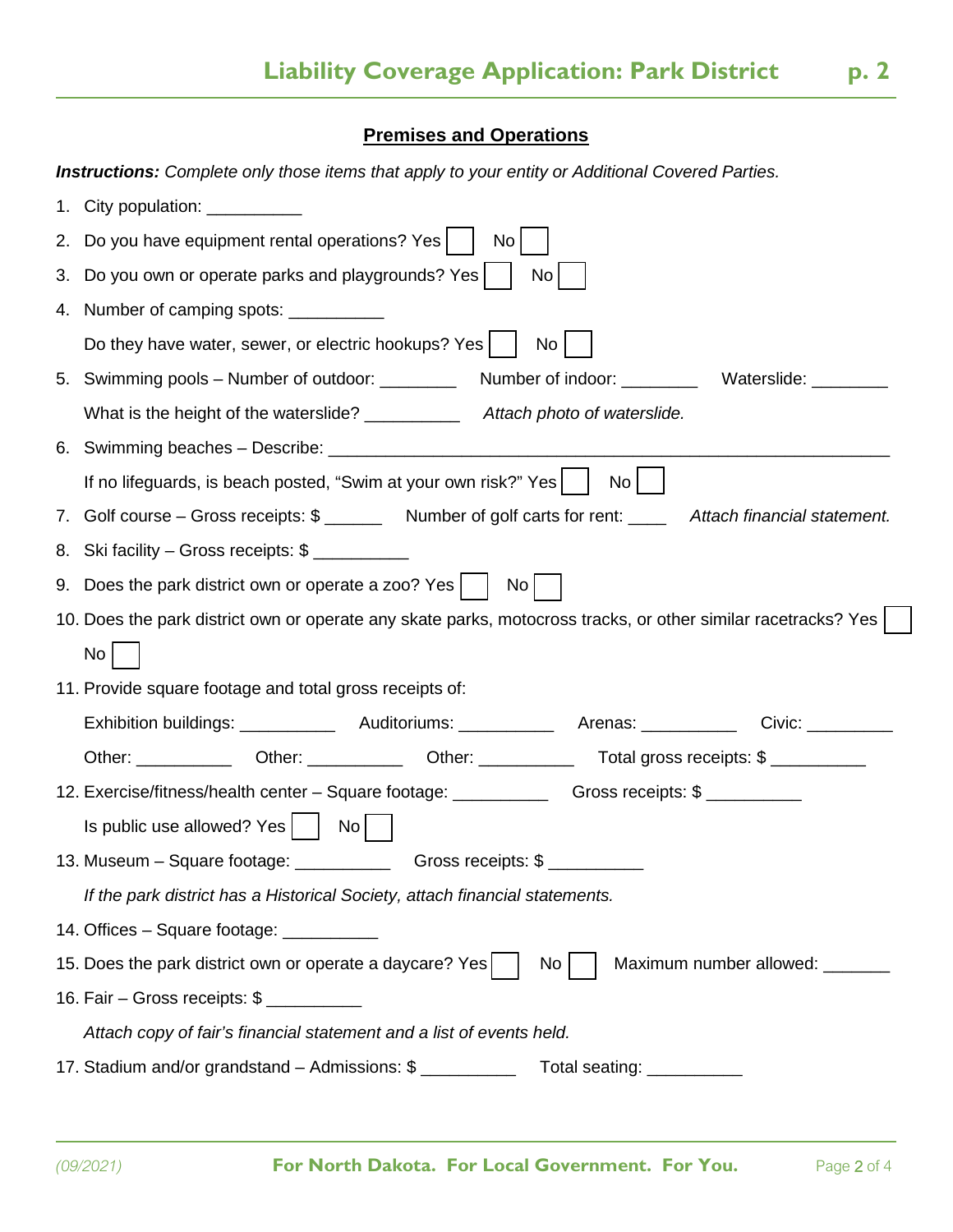## **Liability Coverage Application: Park District p. 3**

| 19. Inflatable games - Total number: _______________ Describe each: ________________________________                                                                                                                                   |
|----------------------------------------------------------------------------------------------------------------------------------------------------------------------------------------------------------------------------------------|
| 20. Is Unmanned Aircraft Systems (UAS)/drone coverage requested? Yes  <br>No<br>If yes, please complete the UAS/Drone Questionnaire at www.ndirf.com>Member Services>Applications.                                                     |
| 21. Boats/kayaks/paddle boards – Total number of each: ____________                                                                                                                                                                    |
| 22. Piers or docks - Square footage: _______________ Marina - Gross receipts: \$<br>23. Number of dams (under Named Member or Covered Party control): ____________                                                                     |
| 24. Auto and/or bus garage – Square footage: ___________<br>25. Number of owned, managed, or leased dwellings: 1-family: ______ 2-family: _____ 3-family: _____<br>4-family: ________ Total square footage of apartments: ____________ |
| 26. Chemical application - Gross receipts: \$                                                                                                                                                                                          |
| 27. If no auto policy, hired and nonowned auto – Cost of hire: \$ ____________ Number of employees: _______                                                                                                                            |
| 29. Are alcoholic beverages sold by the Member and/or any of the Additional Covered Parties? Yes<br>No <sub>l</sub><br>30. Additional Covered Parties - Entities to be covered.                                                        |
| 31. List and explain events and fundraisers below and include gross receipts for each.                                                                                                                                                 |
| 32. Does the park district receive proof of liability for events put on by Other(s)? Yes<br>No                                                                                                                                         |